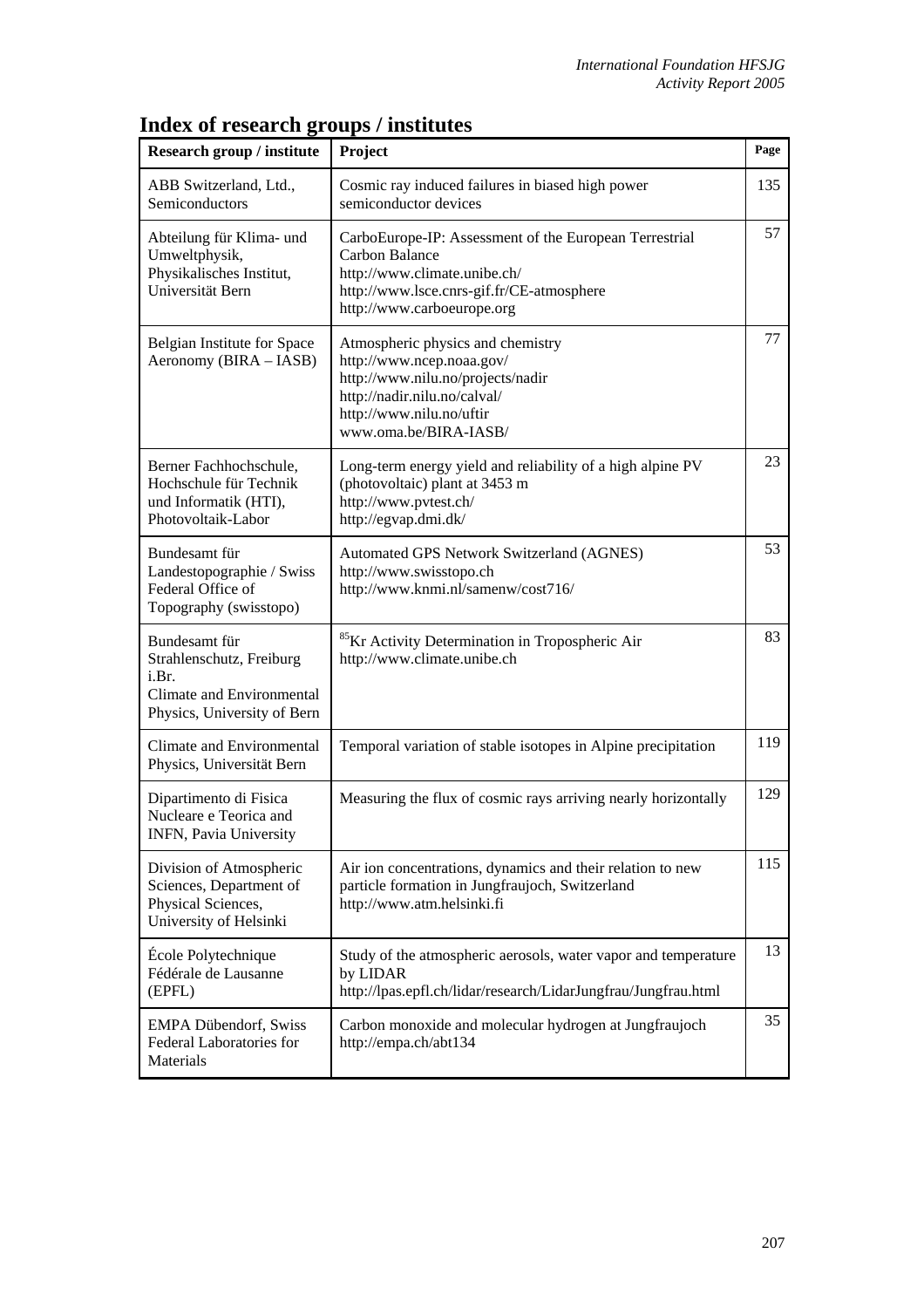| <b>Research group / institute</b>                                                               | Project                                                                                                                                                                                                                               | Page |
|-------------------------------------------------------------------------------------------------|---------------------------------------------------------------------------------------------------------------------------------------------------------------------------------------------------------------------------------------|------|
| <b>EMPA Dübendorf, Swiss</b><br>Federal Laboratories for<br>Materials                           | Monitoring of halogenated greenhouse gases<br>http://www.empa.ch/abt134<br>http://www.empa.ch/plugin/template/empa/700/*/---/l=2<br>http://www.nilu.no/soge/                                                                          | 25   |
| <b>EMPA Dübendorf, Swiss</b><br>Federal Laboratories for<br><b>Materials</b>                    | National Air Pollution Monitoring Network, NABEL<br>http://www.empa.ch/nabel                                                                                                                                                          | 31   |
| <b>EMPA Dübendorf, Swiss</b><br>Federal Laboratories for<br>Materials                           | Emissions of Non-Regulated Oxidized Volatile Organic<br>Compounds by advance GC-MS Technology (ENOVO)                                                                                                                                 | 39   |
| ETH Institute of<br>Atmospheric and Climate<br>Science                                          | Measurements at the High Alpine Station Jungfraujoch to study<br>the long range Transport and in-situ Photochemistry                                                                                                                  | 87   |
| Exercise Physiology, ETH-<br>University of Zürich                                               | Short-term acclimatization to high altitude in children<br>www.unizh.ch/physiol                                                                                                                                                       | 145  |
| INAF - Istituto di<br>Radioastronomia                                                           | TIRGO - Telescopio Infrarosso del Gornergrat<br>TIRGO web pages http://www.arcetri.astro.it/irlab/tirgo<br>Tirgo data archive http://tirgo.arcetri.astro.it                                                                           | 173  |
| <b>Innsbruck Medical</b><br>University, Division for<br><b>Biomedical Physics</b>               | Solar UV irradiance<br>http://www.uv-index.at                                                                                                                                                                                         | 141  |
| Institut d'Astrophysique et<br>de Géophysique -<br>Université de Liège                          | High resolution, solar infrared Fourier Transform<br>Spectrometry. Application to the study of the Earth atmosphere<br>http://girpas.astro.ulg.ac.be/<br>http://www.nilu.no/nadir/<br>ftp://ndsc.ncep.noaa.gov/pub/ndsc/jungfrau/ftir | 5    |
| Institut d'automatisation<br>Industrielle, Haute Ecole<br>d'Ingénierie et de Gestion            | Development of a seeing monitor for astronomical applications<br>http://iai.eivd.ch/profs/fwi                                                                                                                                         | 137  |
| Institut für Atmosphäre und<br>Umwelt, Universität<br>Frankfurt, Germany                        | Volatile organic compounds (VOC) in air, snow and ice<br>crystals and super-cooled droplets at high alpine research<br>station Jungfraujoch during CLACE 4<br>http://www.meteor.uni-frankfurt.de/b8.htm                               | 93   |
| Institut für Umweltphysik,<br>Universität Heidelberg                                            | Long-term observations of ${}^{14}CO_2$ at Jungfraujoch<br>http://www.radiocarbon.org/IntCal04.htm<br>http://www.iup.uni-heidelberg.de/institut/forschung/groups/kk/                                                                  | 61   |
| Istituto Nazionale di Fisica<br>Nucleare, Torino (Italy)                                        | Neutron background measurements at Jungfraujoch Research<br><b>Station</b><br>www.to.infn.it/~zanini                                                                                                                                  | 131  |
| Labor für Radio- und<br>Umweltchemie der<br>Universität Bern und des<br>Paul Scherrer Instituts | VITA Varves, Ice cores, and Tree rings – Archives with annual<br>resolution<br>http://lch.web.psi.ch/<br>http://www.nccr-climate.unibe.ch/                                                                                            | 153  |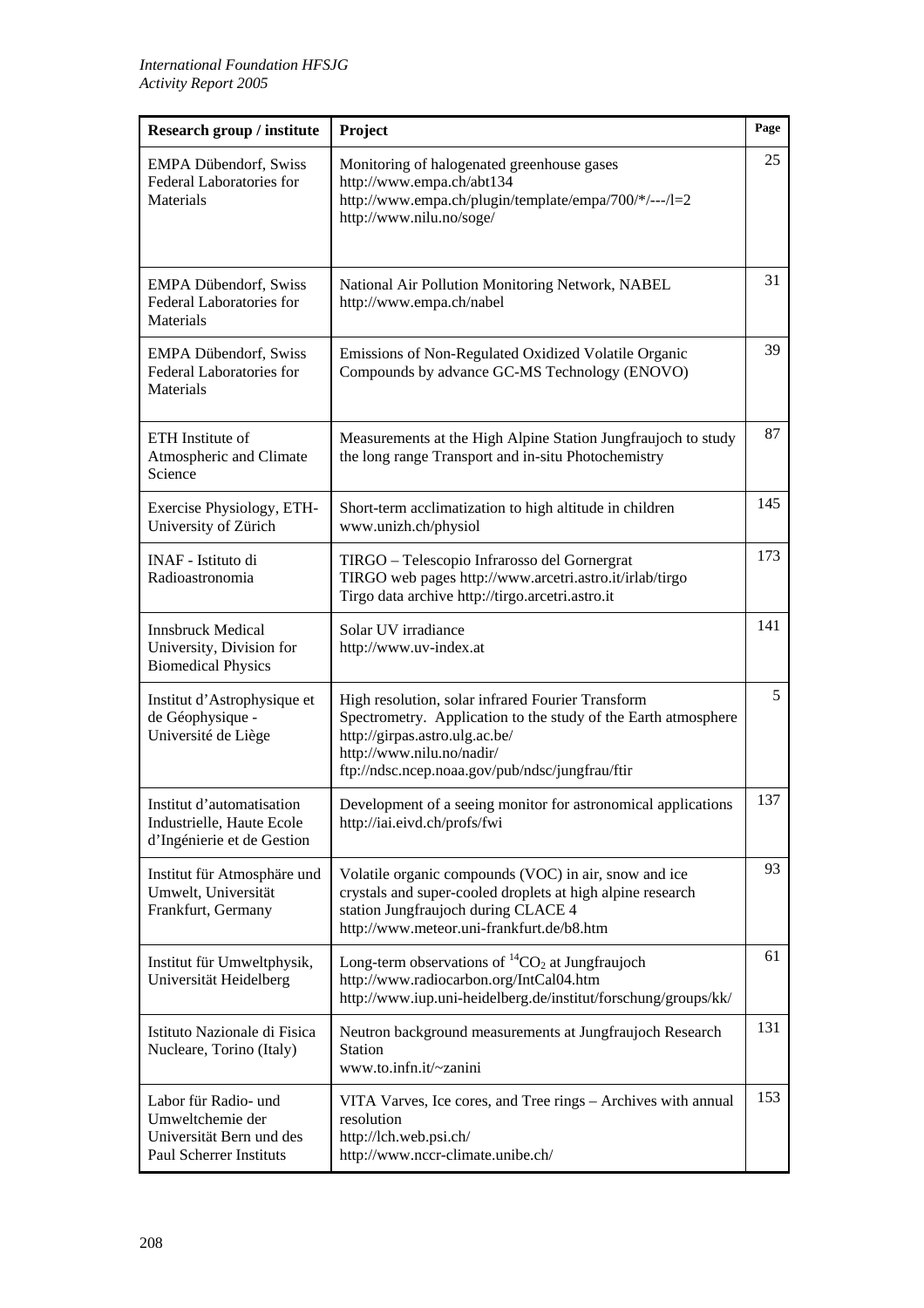| <b>Research group / institute</b>                                                                       | Project                                                                                                                                                                                                                                           | Page |
|---------------------------------------------------------------------------------------------------------|---------------------------------------------------------------------------------------------------------------------------------------------------------------------------------------------------------------------------------------------------|------|
| Laboratory of Atmospheric<br>Chemistry, Paul Scherrer<br>Institute                                      | Global Atmosphere Watch Aerosol Program at the<br>Jungfraujoch<br>http://www.psi.ch/gaw<br>http://www.psi.ch/lac<br>http://aerosolforschung.web.psi.ch                                                                                            | 45   |
| Laboratory of<br>Radiochemistry and<br>Environmental<br>Chemistry, Universität Bern                     | Source apportionment of carbonaceous aerosols with ${}^{14}C$<br>http://lch.web.psi.ch/analytic/members/project_soenke.html                                                                                                                       | 85   |
| Leibniz-Institut für<br>Troposphärenforschung,<br>Leipzig, Deutschland (IfT)                            | Sampling and physico-chemical characterisation of ice nuclei<br>in mixed phase clouds<br>http://www.tropos.de                                                                                                                                     | 101  |
| Max Planck Institute for<br>Chemistry, Mainz, Particle<br><b>Chemistry Department</b>                   | Mass spectrometric analysis of residuals from small ice<br>particles and from super-cooled cloud droplets during the<br>Cloud and Aerosol Characterization Experiments (CLACE)<br>http://www.mpch-mainz.mpg.de/~clouds/                           | 89   |
| MeteoSwiss, Payerne                                                                                     | Global Atmosphere Watch Radiation Measurements<br>http://www.meteoswiss.ch/<br>http://www.iapmw.unibe.ch/research/projects/STARTWAVE/s<br>tartwave_dbs.html (IWV STARWAVE data)<br>http://wrdc.mgo.rssi.ru/                                       | 17   |
| MeteoSwiss, Zurich                                                                                      | The weather in 2005<br>http://www.meteoschweiz.ch                                                                                                                                                                                                 | 159  |
| Physikalische Chemie /<br>FBC, Bergische Universität<br>Wuppertal                                       | Measurements of nitrous acid (HONO) in the free troposphere                                                                                                                                                                                       | 63   |
| Physikalisches Institut,<br>Universität Bern                                                            | Neutron Monitors - Study of solar and galactic cosmic rays<br>http://cosray.unibe.ch/                                                                                                                                                             | 121  |
| Physikalisches Institut,<br>Universität Bern                                                            | SONTEL - Solar Neutron Telescope for the identification and<br>the study of high-energy neutrons produced in energetic<br>eruptions at the Sun<br>http://cosray.unibe.ch/<br>http://stelab.nagoya-u.ac.jp/ste-<br>www1/div3/CR/Neutron/index.html | 181  |
| I. Physikalisches Institut,<br>Universität zu Köln<br>Radioastronomisches<br>Institut, Universität Bonn | KOSMA - Kölner Observatorium für Submm-Astronomie<br>http://www.ph1.uni-koeln.de<br>http://www.ph1.uni-koeln.de/gg<br>http://www.astro.uni-bonn.de<br>http://www.astro.uni-bonn.de/~webrai/index.php                                              | 169  |
| Physikalisch-<br>Meteorologisches<br>Observatorium Davos,<br><b>World Radiation Center</b>              | Remote sensing of aerosol optical depth<br>http://www.pmodwrc.ch,<br>http://wdca.jrc.it/                                                                                                                                                          | 21   |
| Pneumology, Medizinische<br>Klinik Innenstadt,<br>University of Munich                                  | Change of peripheral lung function parameters in healthy<br>subject acutely exposed to 3454 m<br>www.bexmed.de                                                                                                                                    | 151  |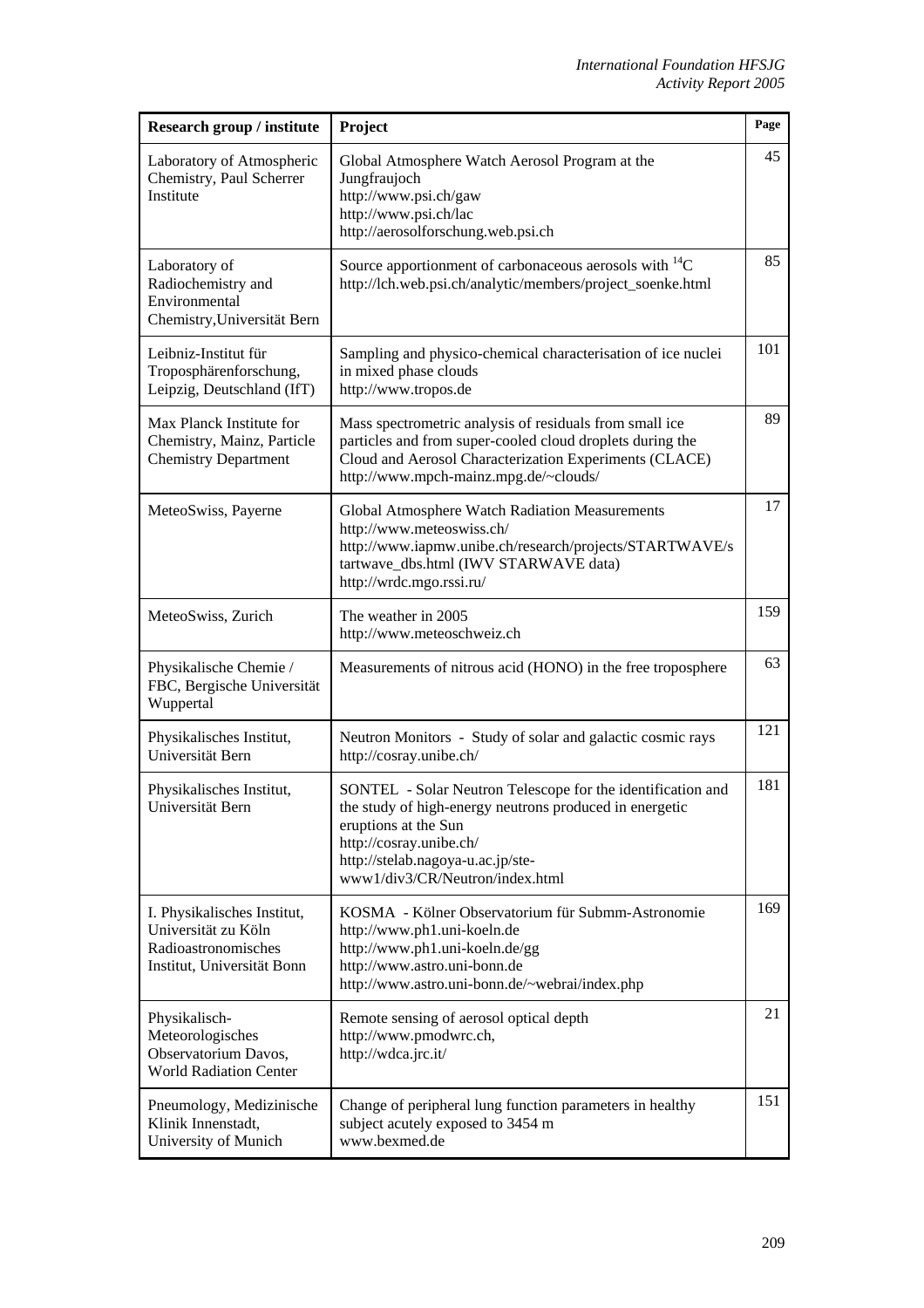| Research group / institute                                                                                                     | Project                                                                                                                                                                                                                               | Page |
|--------------------------------------------------------------------------------------------------------------------------------|---------------------------------------------------------------------------------------------------------------------------------------------------------------------------------------------------------------------------------------|------|
| Relaisgemeinschaft HB9F<br><b>Bern</b>                                                                                         | Operation of a 70 cm amateur beacon transmitter, operation of<br>a 23 cm voice repeater station, study of high frequency<br>propagation conditions.<br>http://www.relais-hb9f.ch                                                      | 139  |
| School of Earth, Atmos-<br>pheric and Environmental<br>Sciences, University of<br>Manchester                                   | CLoud Aerosol Characterisation Experiment 4 (CLACE 4)                                                                                                                                                                                 | 97   |
| Section of Environmental<br>Radioactivity, Radiation<br>Protection Division of the<br>Swiss Federal Office of<br>Public Health | Aerosol monitoring Station at the Jungfraujoch (RADAIR)<br>http://www.bag.admin.ch/strahlen/ionisant/radio_env/document<br>ation/d/document2001.php                                                                                   | 41   |
| Technische Universität<br>Darmstadt, Institut für<br>Angewandte Geowissen-<br>schaften, Umwelt-<br>mineralogie                 | Identification of the ice forming fraction of the atmospheric<br>aerosol in mixed-phase clouds by environmental scanning<br>electron microscopy                                                                                       | 105  |
| University of Leicester                                                                                                        | Composition Control in the Lower Free Troposphere<br>http://www.le.ac.uk/chemistry/staff/psm7.html                                                                                                                                    | 113  |
| University of Rome "La<br>Sapienza", Department of<br>Physics                                                                  | Study of detector to measure cosmic ray flux at large zenith<br>angle                                                                                                                                                                 | 127  |
| Versuchsanstalt für<br>Wasserbau, Hydrologie und<br>Glaziologie,<br>ETH Zentrum, Zürich                                        | Glacier outburst floods: A study of the processes controlling<br>the drainage of glacier-dammed lakes<br>http://www.vaw.ethz.ch/research/glaciology/glacier_hydraulics<br>/gz_outburst_glacierdammed_lake<br>http://www.glaciology.ch | 185  |
| Versuchsanstalt für<br>Wasserbau, Hydrologie und<br>Glaziologie,<br>ETH Zentrum, Zürich                                        | Variations of the Grosser Aletschgletscher<br>http://www.vaw.ethz.ch/gz/                                                                                                                                                              | 157  |

International Foundation HFSJG: http://www.ifjungo.ch/

## **Index of projects**

| <b>Project</b>                                                                                                                                      | Research group / institute                                                                                                     | Page |
|-----------------------------------------------------------------------------------------------------------------------------------------------------|--------------------------------------------------------------------------------------------------------------------------------|------|
| Aerosol monitoring Station at the Jungfraujoch (RADAIR)<br>http://www.bag.admin.ch/strahlen/ionisant/radio_env/docume<br>ntation/d/document2001.php | Section of Environmental<br>Radioactivity, Radiation<br>Protection Division of the<br>Swiss Federal Office of<br>Public Health | 41   |
| Air ion concentrations, dynamics and their relation to new<br>particle formation in Jungfraujoch, Switzerland<br>http://www.atm.helsinki.fi         | Division of Atmospheric<br>Sciences, Department of<br>Physical Sciences,<br>University of Helsinki                             | 115  |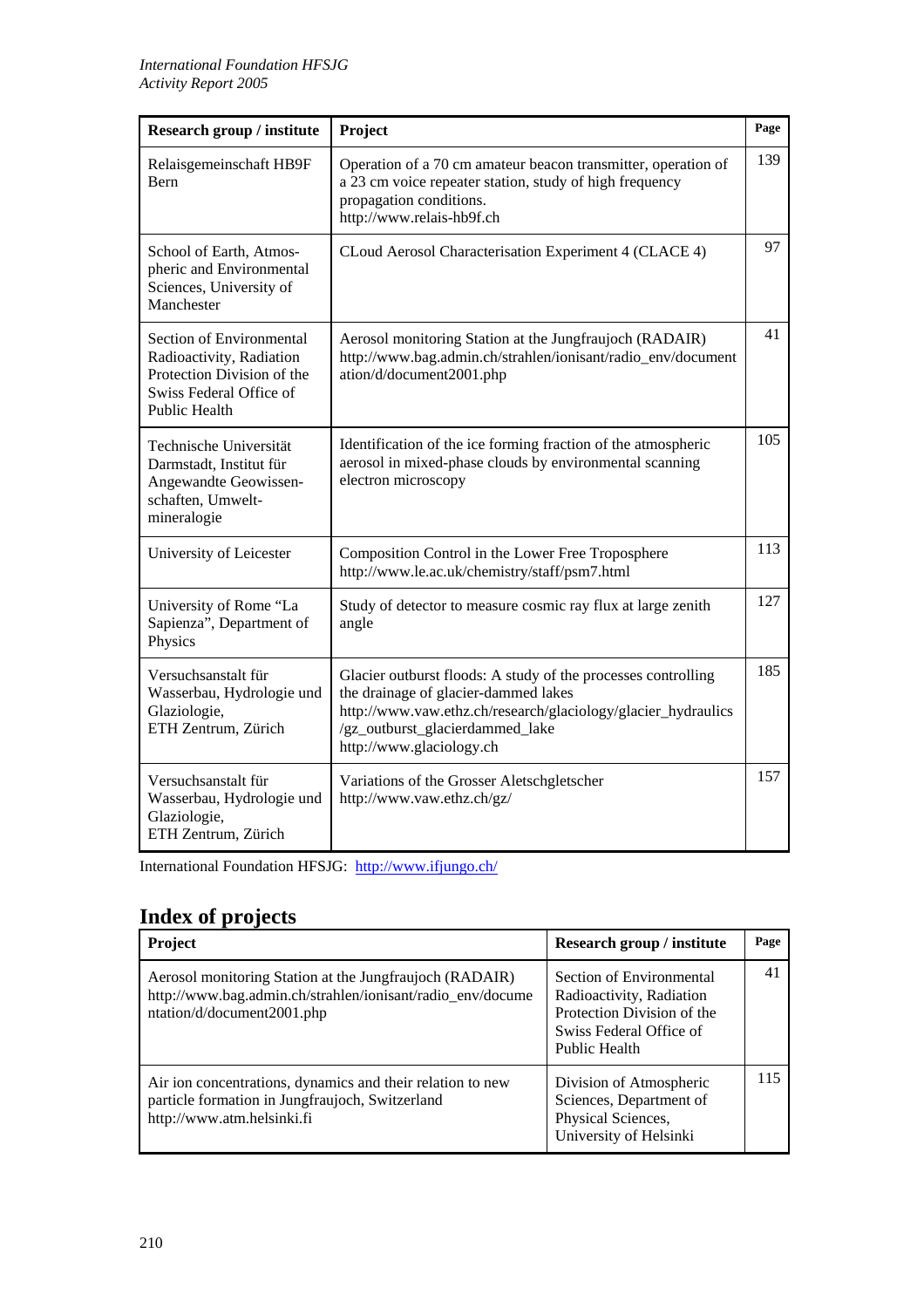| Project                                                                                                                                                                                                                               | Research group / institute                                                                   | Page |
|---------------------------------------------------------------------------------------------------------------------------------------------------------------------------------------------------------------------------------------|----------------------------------------------------------------------------------------------|------|
| Atmospheric physics and chemistry<br>http://www.ncep.noaa.gov/<br>http://www.nilu.no/projects/nadir<br>http://nadir.nilu.no/calval/<br>http://www.nilu.no/uftir<br>www.oma.be/BIRA-IASB/                                              | Belgian Institute for Space<br>Aeronomy (BIRA - IASB)                                        | 77   |
| Automated GPS Network Switzerland (AGNES)<br>http://www.swisstopo.ch<br>http://www.knmi.nl/samenw/cost716/                                                                                                                            | Bundesamt für<br>Landestopographie / Swiss<br>Federal Office of<br>Topography (swisstopo)    | 53   |
| CarboEurope-IP: Assessment of the European Terrestrial<br>Carbon Balance<br>http://www.climate.unibe.ch/<br>http://www.lsce.cnrs-gif.fr/CE-atmosphere<br>http://www.carboeurope.org                                                   | Abteilung für Klima- und<br>Umweltphysik,<br>Physikalisches Institut,<br>Universität Bern    | 57   |
| Carbon monoxide and molecular hydrogen at Jungfraujoch<br>http://empa.ch/abt134                                                                                                                                                       | <b>EMPA Dübendorf, Swiss</b><br>Federal Laboratories for<br>Materials                        | 35   |
| Change of peripheral lung function parameters in healthy<br>subject acutely exposed to 3454 m<br>www.bexmed.de                                                                                                                        | Pneumology, Medizinische<br>Klinik Innenstadt,<br>University of Munich                       | 151  |
| CLoud Aerosol Characterisation Experiment 4 (CLACE 4)                                                                                                                                                                                 | School of Earth, Atmos-<br>pheric and Environmental<br>Sciences, University of<br>Manchester | 97   |
| Composition Control in the Lower Free Troposphere<br>http://www.le.ac.uk/chemistry/staff/psm7.html                                                                                                                                    | University of Leicester                                                                      | 113  |
| Cosmic ray induced failures in biased high power<br>semiconductor devices                                                                                                                                                             | ABB Switzerland, Ltd.,<br>Semiconductors                                                     | 135  |
| Development of a seeing monitor for astronomical<br>applications<br>http://iai.eivd.ch/profs/fwi                                                                                                                                      | Institut d'automatisation<br>Industrielle, Haute Ecole<br>d'Ingénierie et de Gestion         | 137  |
| Emissions of Non-Regulated Oxidized Volatile Organic<br>Compounds by advance GC-MS Technology (ENOVO)                                                                                                                                 | <b>EMPA Dübendorf, Swiss</b><br>Federal Laboratories for<br>Materials                        | 39   |
| Glacier outburst floods: A study of the processes controlling<br>the drainage of glacier-dammed lakes<br>http://www.vaw.ethz.ch/research/glaciology/glacier_hydraulic<br>s/gz_outburst_glacierdammed_lake<br>http://www.glaciology.ch | Versuchsanstalt für<br>Wasserbau, Hydrologie und<br>Glaziologie,<br>ETH Zentrum, Zürich      | 185  |
| Global Atmosphere Watch Aerosol Program at the<br>Jungfraujoch<br>http://www.psi.ch/gaw<br>http://www.psi.ch/lac<br>http://aerosolforschung.web.psi.ch                                                                                | Laboratory of Atmospheric<br>Chemistry, Paul Scherrer<br>Institute                           | 45   |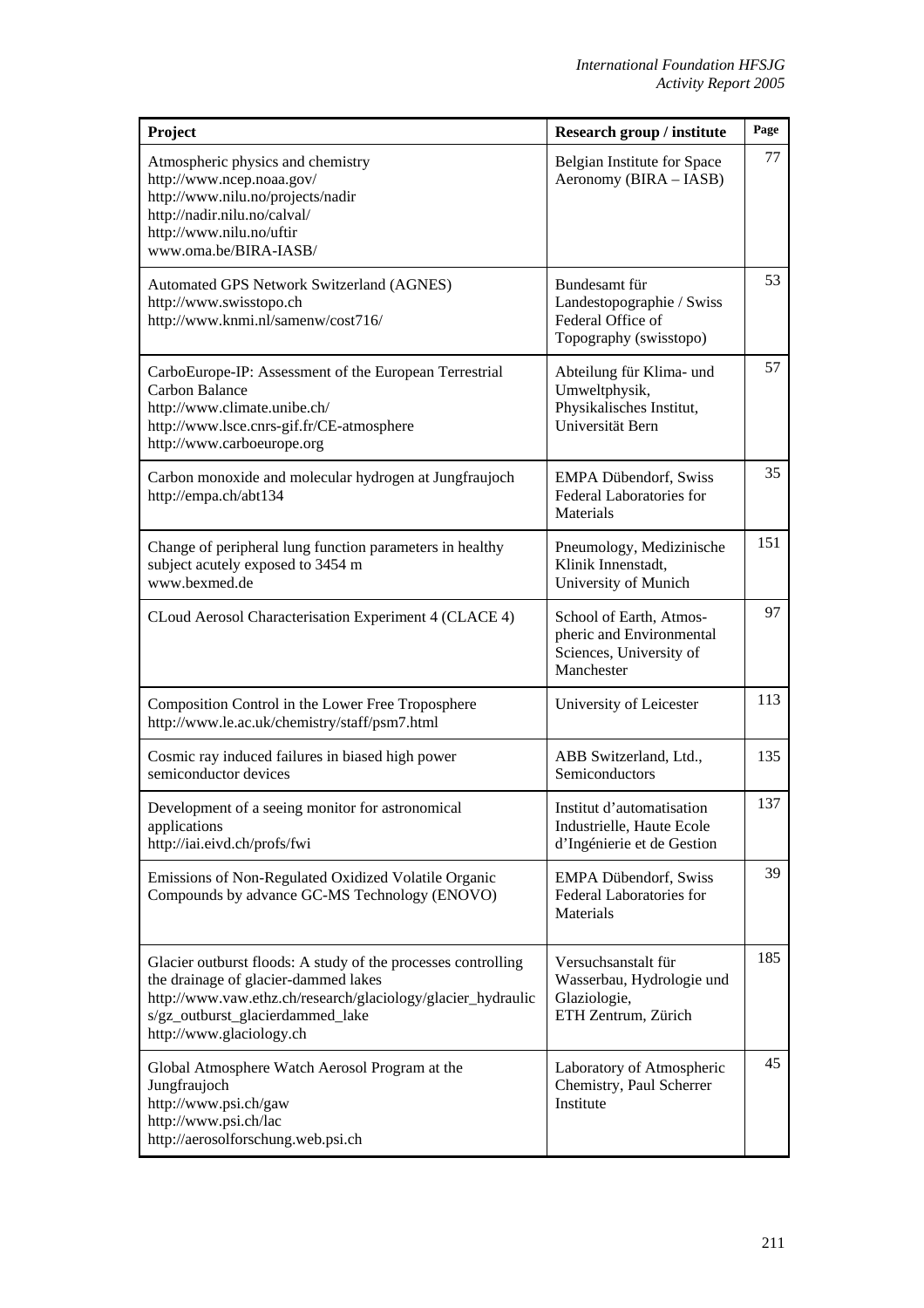| Project                                                                                                                                                                                                                                  | <b>Research group / institute</b>                                                                                 | Page |
|------------------------------------------------------------------------------------------------------------------------------------------------------------------------------------------------------------------------------------------|-------------------------------------------------------------------------------------------------------------------|------|
| Global Atmosphere Watch Radiation Measurements<br>http://www.meteoswiss.ch/<br>http://www.iapmw.unibe.ch/research/projects/STARTWAVE/<br>startwave_dbs.html (IWV STARWAVE data)<br>http://wrdc.mgo.rssi.ru/                              | MeteoSwiss, Payerne                                                                                               | 17   |
| High resolution, solar infrared Fourier Transform<br>Spectrometry. Application to the study of the Earth<br>atmosphere<br>http://girpas.astro.ulg.ac.be/<br>http://www.nilu.no/nadir/<br>ftp://ndsc.ncep.noaa.gov/pub/ndsc/jungfrau/ftir | Institut d'Astrophysique et<br>de Géophysique - Université<br>de Liège                                            | 5    |
| Identification of the ice forming fraction of the atmospheric<br>aerosol in mixed-phase clouds by environmental scanning<br>electron microscopy                                                                                          | Technische Universität<br>Darmstadt, Institut für<br>Angewandte Geowissen-<br>schaften, Umwelt-<br>mineralogie    | 105  |
| KOSMA - Kölner Observatorium für Submm-Astronomie<br>http://www.ph1.uni-koeln.de<br>http://www.ph1.uni-koeln.de/gg<br>http://www.astro.uni-bonn.de<br>http://www.astro.uni-bonn.de/~webrai/index.php                                     | I. Physikalisches Institut,<br>Universität zu Köln<br>Radioastronomisches<br>Institut, Universität Bonn           | 169  |
| <sup>85</sup> Kr Activity Determination in Tropospheric Air<br>http://www.climate.unibe.ch                                                                                                                                               | Bundesamt für<br>Strahlenschutz, Freiburg<br>$i$ .Br.<br>Climate and Environmental<br>Physics, University of Bern | 83   |
| Long-term energy yield and reliability of a high alpine PV<br>(photovoltaic) plant at 3453 m<br>http://www.pvtest.ch/<br>http://egvap.dmi.dk/                                                                                            | Berner Fachhochschule,<br>Hochschule für Technik und<br>Informatik (HTI),<br>Photovoltaik-Labor                   | 23   |
| Long-term observations of ${}^{14}CO_2$ at Jungfraujoch<br>http://www.radiocarbon.org/IntCal04.htm<br>http://www.iup.uni-<br>heidelberg.de/institut/forschung/groups/kk/                                                                 | Institut für Umweltphysik,<br>Universität Heidelberg                                                              | 61   |
| Mass spectrometric analysis of residuals from small ice<br>particles and from super-cooled cloud droplets during the<br>Cloud and Aerosol Characterization Experiments (CLACE)<br>http://www.mpch-mainz.mpg.de/~clouds/                  | Max Planck Institute for<br>Chemistry, Mainz, Particle<br><b>Chemistry Department</b>                             | 89   |
| Measurements at the High Alpine Station Jungfraujoch to<br>study the long range Transport and in-situ Photochemistry                                                                                                                     | ETH Institute of<br>Atmospheric and Climate<br>Science                                                            | 87   |
| Measurements of nitrous acid (HONO) in the free troposphere                                                                                                                                                                              | Physikalische Chemie /<br>FBC, Bergische Universität<br>Wuppertal                                                 | 63   |
| Measuring the flux of cosmic rays arriving nearly horizontally                                                                                                                                                                           | Dipartimento di Fisica<br>Nucleare e Teorica and<br>INFN, Pavia University                                        | 129  |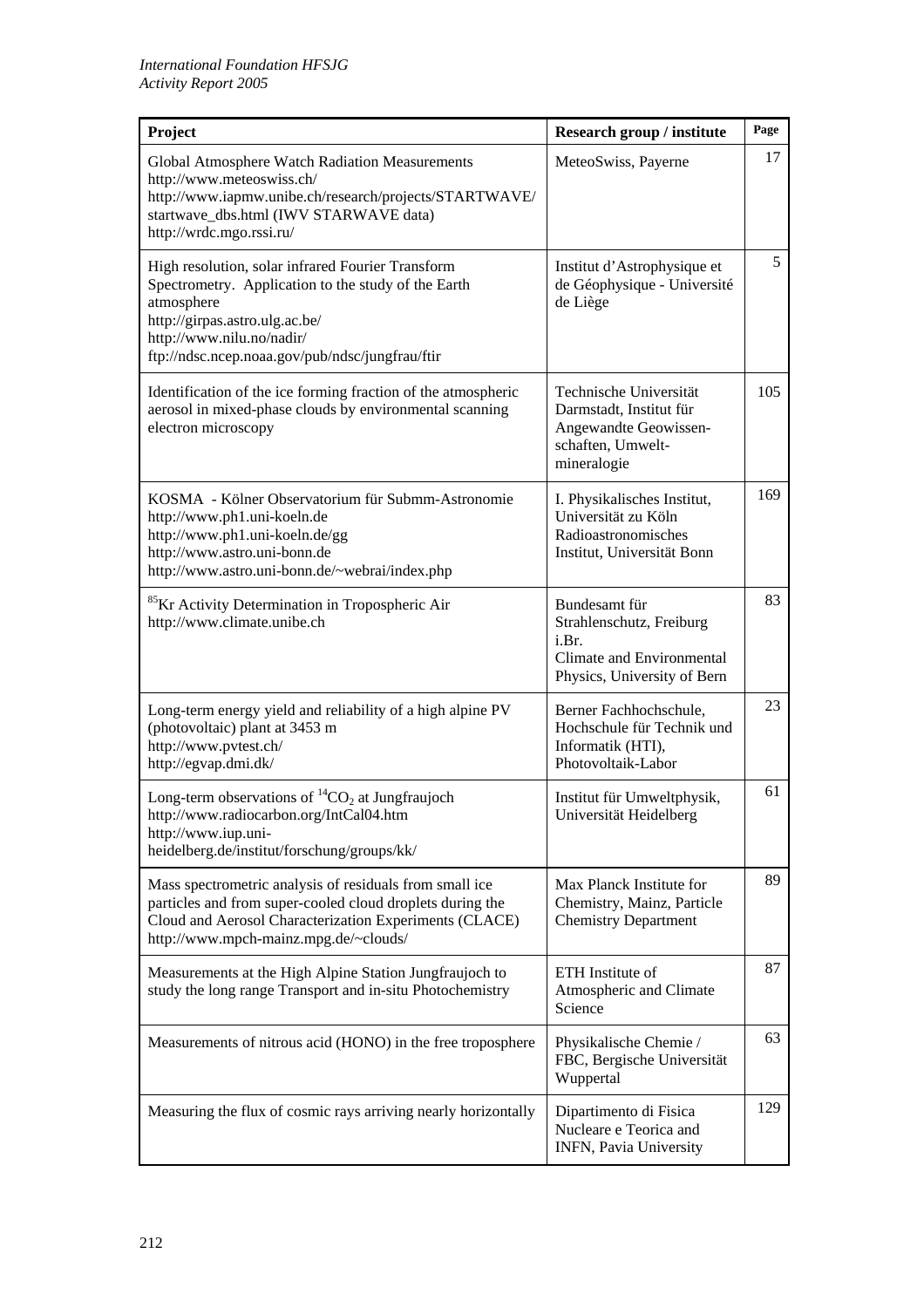| Project                                                                                                                                                                                                                                           | <b>Research group / institute</b>                                                          | Page |
|---------------------------------------------------------------------------------------------------------------------------------------------------------------------------------------------------------------------------------------------------|--------------------------------------------------------------------------------------------|------|
| Monitoring of halogenated greenhouse gases<br>http://www.empa.ch/abt134<br>http://www.empa.ch/plugin/template/empa/700/*/---/l=2<br>http://www.nilu.no/soge/                                                                                      | <b>EMPA Dübendorf, Swiss</b><br>Federal Laboratories for<br><b>Materials</b>               | 25   |
| National Air Pollution Monitoring Network, NABEL<br>http://www.empa.ch/nabel                                                                                                                                                                      | <b>EMPA Dübendorf, Swiss</b><br>Federal Laboratories for<br>Materials                      | 31   |
| Neutron background measurements at Jungfraujoch Research<br>Station<br>www.to.infn.it/~zanini                                                                                                                                                     | Istituto Nazionale di Fisica<br>Nucleare, Torino (Italy)                                   | 131  |
| Neutron Monitors - Study of solar and galactic cosmic rays<br>http://cosray.unibe.ch/                                                                                                                                                             | Physikalisches Institut,<br>Universität Bern                                               | 121  |
| Operation of a 70 cm amateur beacon transmitter, operation of<br>a 23 cm voice repeater station, study of high frequency<br>propagation conditions.<br>http://www.relais-hb9f.ch                                                                  | Relaisgemeinschaft HB9F<br><b>B</b> ern                                                    | 139  |
| Remote sensing of aerosol optical depth<br>http://www.pmodwrc.ch,<br>http://wdca.jrc.it/                                                                                                                                                          | Physikalisch-<br>Meteorologisches<br>Observatorium Davos,<br><b>World Radiation Center</b> | 21   |
| Sampling and physico-chemical characterisation of ice nuclei<br>in mixed phase clouds<br>http://www.tropos.de                                                                                                                                     | Leibniz-Institut für<br>Troposphärenforschung,<br>Leipzig, Deutschland (IfT)               | 101  |
| Short-term acclimatization to high altitude in children<br>www.unizh.ch/physiol                                                                                                                                                                   | Exercise Physiology, ETH-<br>University of Zürich                                          | 145  |
| Solar UV irradiance<br>http://www.uv-index.at                                                                                                                                                                                                     | <b>Innsbruck Medical</b><br>University, Division for<br><b>Biomedical Physics</b>          | 141  |
| SONTEL - Solar Neutron Telescope for the identification and<br>the study of high-energy neutrons produced in energetic<br>eruptions at the Sun<br>http://cosray.unibe.ch/<br>http://stelab.nagoya-u.ac.jp/ste-<br>www1/div3/CR/Neutron/index.html | Physikalisches Institut,<br>Universität Bern                                               | 181  |
| Source apportionment of carbonaceous aerosols with ${}^{14}C$<br>http://lch.web.psi.ch/analytic/members/project_soenke.html                                                                                                                       | Laboratory of<br>Radiochemistry and<br>Environmental<br>Chemistry, Universität Bern        | 85   |
| Study of detector to measure cosmic ray flux at large zenith<br>angle                                                                                                                                                                             | University of Rome "La<br>Sapienza", Department of<br>Physics                              | 127  |
| Study of the atmospheric aerosols, water vapor and<br>temperature by LIDAR<br>http://lpas.epfl.ch/lidar/research/LidarJungfrau/Jungfrau.html                                                                                                      | École Polytechnique<br>Fédérale de Lausanne<br>(EPFL)                                      | 13   |